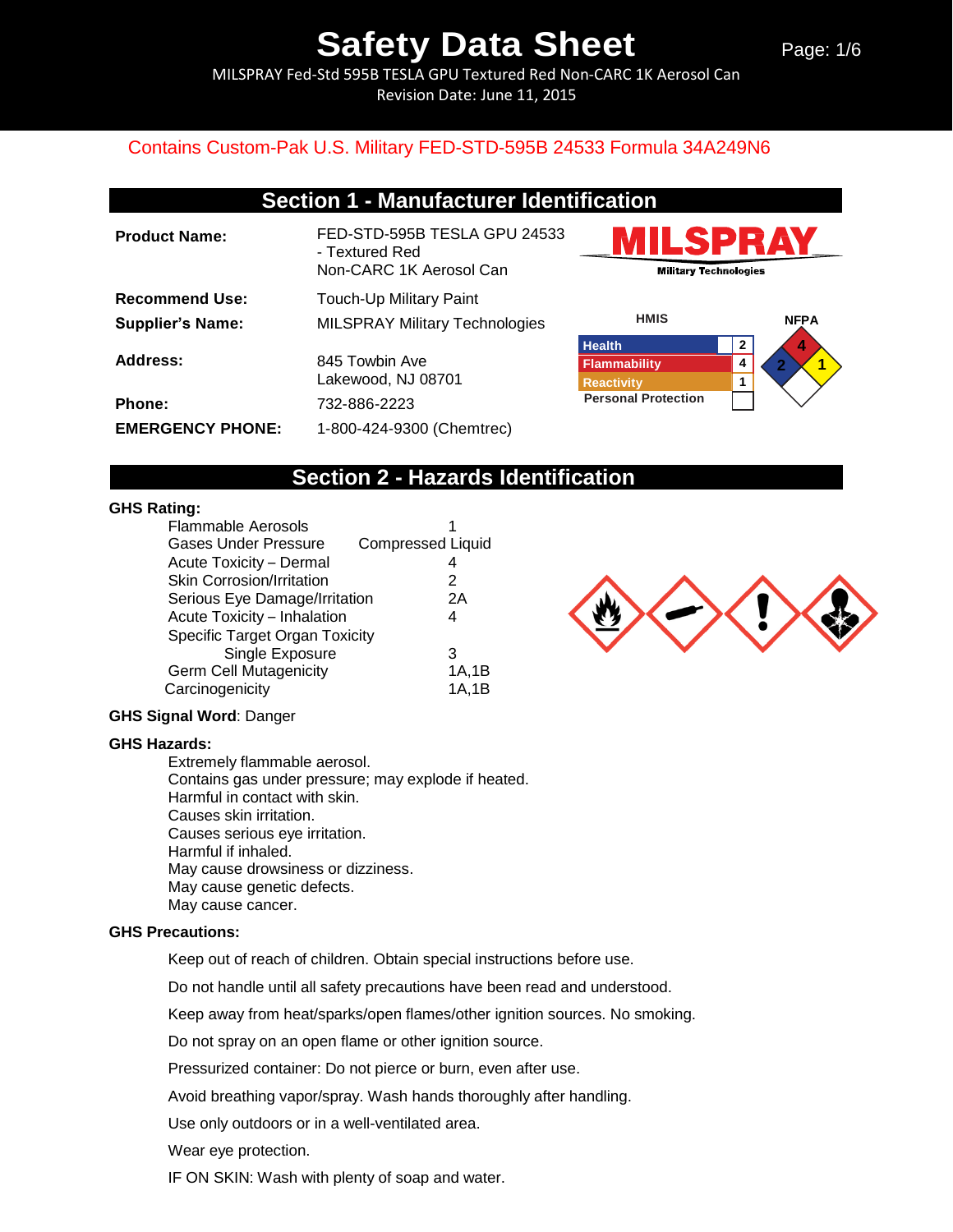MILSPRAY Fed-Std 595B TESLA GPU Textured Red Non-CARC 1K Aerosol Can Revision Date: June 11, 2015

IF ON SKIN: Wash with plenty of soap and water.

IF INHALED: Remove victim to fresh air and keep comfortable for breathing.

IF IN EYES: Rinse cautiously with water for several minutes. Remove contact lenses, if present and easy to do.

Call a POISON CENTER/doctor if you feel unwell.

If eye irritation persists: Get medical advice/attention.

Store in a well-ventilated place. Keep container tightly closed when not in use.

Protect from sunlight. Store in a well-ventilated place.

Protect from sunlight. Do not expose to temperatures exceeding 50 degrees C/122 degrees F.

Dispose of contents/container in accordance with local/regional/national regulations.

## **Section 3 - Composition/Information on Ingredients**

| <b>Product Name</b>         | CAS#       | % by weight |
|-----------------------------|------------|-------------|
| acetone                     | 67-64-1    | 41.5        |
| propane                     | 74-98-6    | 16.3        |
| xylene                      | 1330-20-7  | 10.1        |
| n-butane                    | 106-97-8   | 7.7         |
| PM acetate                  | 108-65-6   | 2.4         |
| *ethylbenzene               | 100-41-4   | 2.2         |
| n-butyl acetate             | 123-86-4   | 2.1         |
| ethyl ester                 | 763-69-9   | 0.5         |
| *titanium dioxide           | 13463-67-7 | 0.3         |
| aliphatic petroleum naphtha | 64742-48-9 | 0.2         |

## **Section 4 - First Aid Measures**

**EYE CONTACT**: If in eyes: Rinse cautiously with water for several minutes. Remove contact lenses, if present and easy to do. Continue rinsing. If eye irritation persists: Get medical advice/attention.

**INHALATION:** If inhaled: Move person to fresh air and keep in comfortable position for breathing. If breathing difficulty persists: Get medical advice/attention.

**SKIN CONTACT**: If on skin: Wash with plenty of soap and water. Remove contaminated clothing and wash before reuse. If skin irritation persists: Get medical advice/attention.

**INGESTION:** If swallowed: Immediately call a poison center/doctor. Do NOT induce vomiting unless directed to do so by medical personnel.

**MOST IMPORTANT SYMPTOMS AND EFFECTS, BOTH ACUTE AND DELAYED:** 

See Section 11: Toxicological Information and effects.

**Notes to physician:** Not available.

**Specific treatments:** treat symptomatically.

**Protection of first-aiders:** Not available.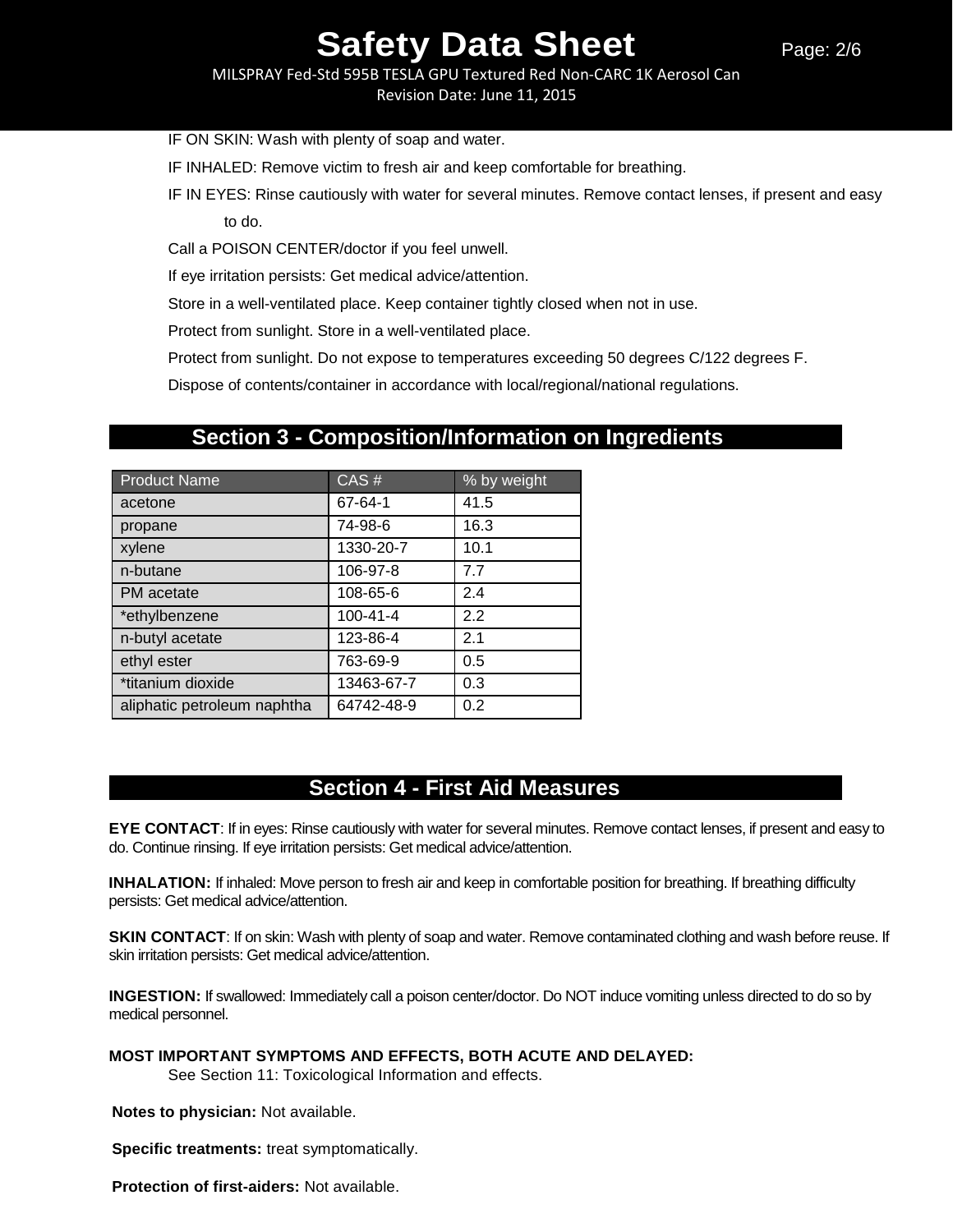MILSPRAY Fed-Std 595B TESLA GPU Textured Red Non-CARC 1K Aerosol Can Revision Date: June 11, 2015

## **Section 5 - Fire Fighting Measures**

**SUITABLE EXTINGUISHING MEDIA:** CO<sub>2</sub> (Carbon Dioxide), dry chemical, or water fog.

**UNSUITABLE EXTINGUISHING MEDIA:** Water spray may be unsuitable. However, if water is used, fog nozzles are preferable. Water may be used to cool closed containers to prevent pressure build-up and possible explosion when exposed to extreme heat.

**SPECIFIC HAZARDS ARISING FROM CHEMICAL:** Closed containers exposed to heat from fire may build pressure and explode. Products of combustion may include but are not limited to: oxides of carbon.

**PRODUCTS OF COMBUSTION:** Not available.

**PRODUCTS OF DECOMPOSITION:** Not available.

**FIRE FIGHTING PROCEDURES:** Not available.

**SPECIAL PROTECTIVE EQUIPMENT FOR FIRE**-**FIGHTERS:** Full protective equipment including self-contained breathing apparatus should be used.

## **Section 6 - Accidental Release Measures**

**PERSONAL PRECAUTIONS:** Use personal protection recommended in Section 8.

**ENVIRONMENTAL PRECAUTIONS:** Prevent contamination of soil/ground, waterways, drains, and sewers. **METHODS OF CONTAINMENT:** Absorb spilled liquid in suitable material.

**EMERGENCY RESPONDERS:** Not available.

**NON-EMERGENCY PERSONNEL:** Not available.

**METHODS OF CLEAN-UP:** Use spark-proof tools to sweep or scrape up, containerize, and dispose of properly. **OTHER INFORMATION:** Ensure adequate ventilation.

## **Section 7 - Handling and Storage**

**HANDLING**: Vapors may ignite explosively. Prevent buildup of vapors. Keep from sparks, heat, flame or other heat sources. Do not smoke. Turn off pilot lights, heaters, electric motors and other sources of ignition during use and until all vapors are gone. Do not puncture or incinerate/burn container. Keep container tightly closed while not in use.

**STORAGE:** Store in dry, well-ventilated area and in accordance with federal, state, and local regulations. Do not expose to heat or store at temperatures above 50 degrees C / 122 degrees F. If storing in cold temperatures, allow product to warm to room temperature before use. Keep container tightly closed and away from heat and sunlight when not in use.

|                                |                         |                                 | <b>Section 8 - Exposure Controls/Personal Protection</b> |
|--------------------------------|-------------------------|---------------------------------|----------------------------------------------------------|
| <b>Product Name</b>            | <b>OSHA PEL-</b><br>TWA | <b>ACGIHTLV-</b><br><b>STEL</b> | <b>ACGIH TLV-</b><br><b>TWA</b>                          |
| acetone                        | 1000 ppm                | 750 ppm                         | 500 ppm                                                  |
| propane                        | 1000 ppm                | 1800 ppm                        | 2500 ppm                                                 |
| xylene                         | $100$ ppm               | 150 ppm                         | $100$ ppm                                                |
| n-butane                       | 800 ppm                 | N/E                             | 800 ppm                                                  |
| PM acetate                     | N/E                     | N/E                             | N/E                                                      |
| *ethylbenzene                  | 100 ppm                 | $125$ ppm                       | 100 ppm                                                  |
| n-butyl acetate                | 150 ppm                 | 200 ppm                         | $150$ ppm                                                |
| ethyl ester                    | N/E                     | $100$ ppm                       | 50 ppm                                                   |
| *titanium dioxide              | 15 mg/m3 ppm            | N/E                             | 10 mg/m3 ppm                                             |
| aliphatic petroleum<br>naphtha | 500 ppm                 | N/E                             | $100$ ppm                                                |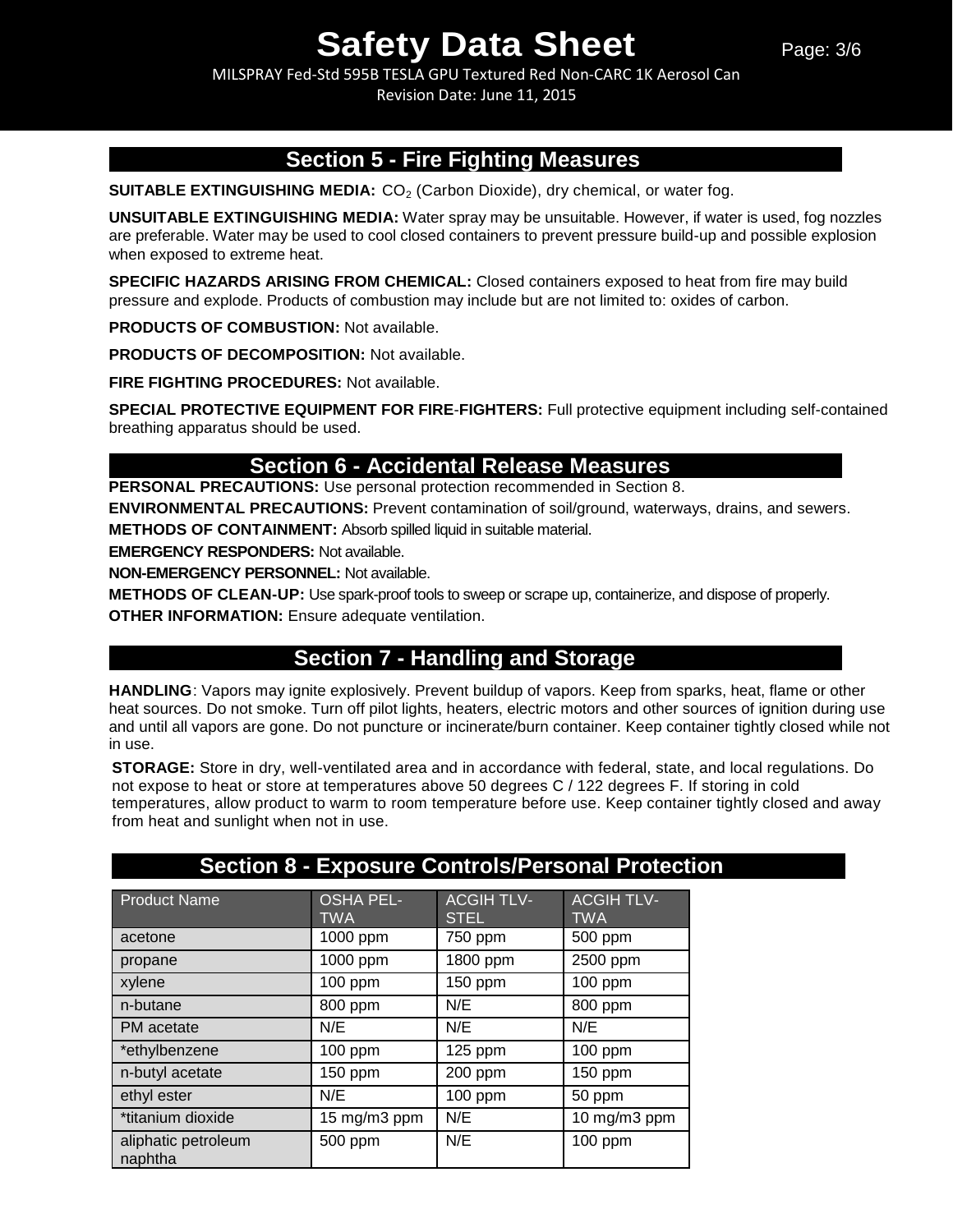#### MILSPRAY Fed-Std 595B TESLA GPU Textured Red Non-CARC 1K Aerosol Can Revision Date: June 11, 2015

**ENGINEERING CONTROLS:** Provide adequate ventilation to keep air contamination below OSHA permissible exposure limits and ACGIH TLV exposure levels.

**ENVIRONMENTAL CONTROLS:** Not available.

**EYE PROTECTION**: Wear safety glasses with side shields. Have eye wash facilities immediately available.

**SKIN PROTECTION:** Wear chemical resistant gloves if contact is likely.

**RESPIRATORY PROTECTION**: Use NIOSH-approved air-purifying respirator with organic cartridge or canister if exposure cannot be controlled within applicable limits with ventilation.

**HYGIENE:** Not available.

## **Section 9 - Physical and Chemical Properties**

**PHYSICAL STATE:** Aerosol – Pressurized Liquid **COLOR**: See product identification **ODOR:** Solvent odor **ODOR THRESHOLD:** Not available. **pH:** Not available. **MELTING POINT**: Not available. **BOILING POINT:** Not applicable (pressurized mixture) **FLASH POINT:** <-18 degrees C (<-0.4 degrees F), c.c. **EVAPORATION RATE:** Faster than ether **FLAMMABILITY:** Not available. **UPPER/LOWER EXPLOSIVE LIMITS:** Not available. **VAPOR PRESSURE:** Not established. **VAPOR DENSITY:** Not established. **RELATIVE DENSITY:** 0.758 **SOLUBILITY:** Negligible **PARTITION COEFFICIENT:** Not available. **AUTO-IGNITION TEMPERATURE:** Not available. **DECOMPOSITION TEMPERATURE:** Not available. **VOC PERCENT BY WEIGHT:** 41.51 **HAPS PERCENT BY WEIGHT:** 12.35 **MIR NUMBER (EPA AND CA):** 1.271

## **Section 10 - Stability and Reactivity**

**STABILITY:** The product is stable under normal conditions.

**CONDITIONS TO AVOID:** Keep away from heat, sparks, and flames.

**INCOMPATIBLE MATERIALS:** Strong oxidizing agents.

**HAZARDOUS DECOMPOSITION PRODUCTS:** by fire - Carbon Dioxide and Carbon Monoxide

**POSSIBILITY OF HAZARDOUS REACTIONS:** Will not occur.

## **Section 11 - Toxicological Information**

**LIKELY ROUTES OF EXPOSURE:** Skin contact, Inhalation, Eye contact, Ingestion

#### **SIGNS AND SYMPTOMS OF EXPOSURE:**

**EYE:** Signs/symptoms may include significant redness, swelling, pain, tearing, cloudy appearance of the cornea, and impaired vision.

**SKIN:** Signs/symptoms may include localized redness, itching, drying and cracking of skin.

**INHALATION:** Intentional concentration and inhalation may be harmful or fatal.

**INGESTION:** Signs/symptoms may include abdominal pain, stomach upset, nausea, vomiting and diarrhea.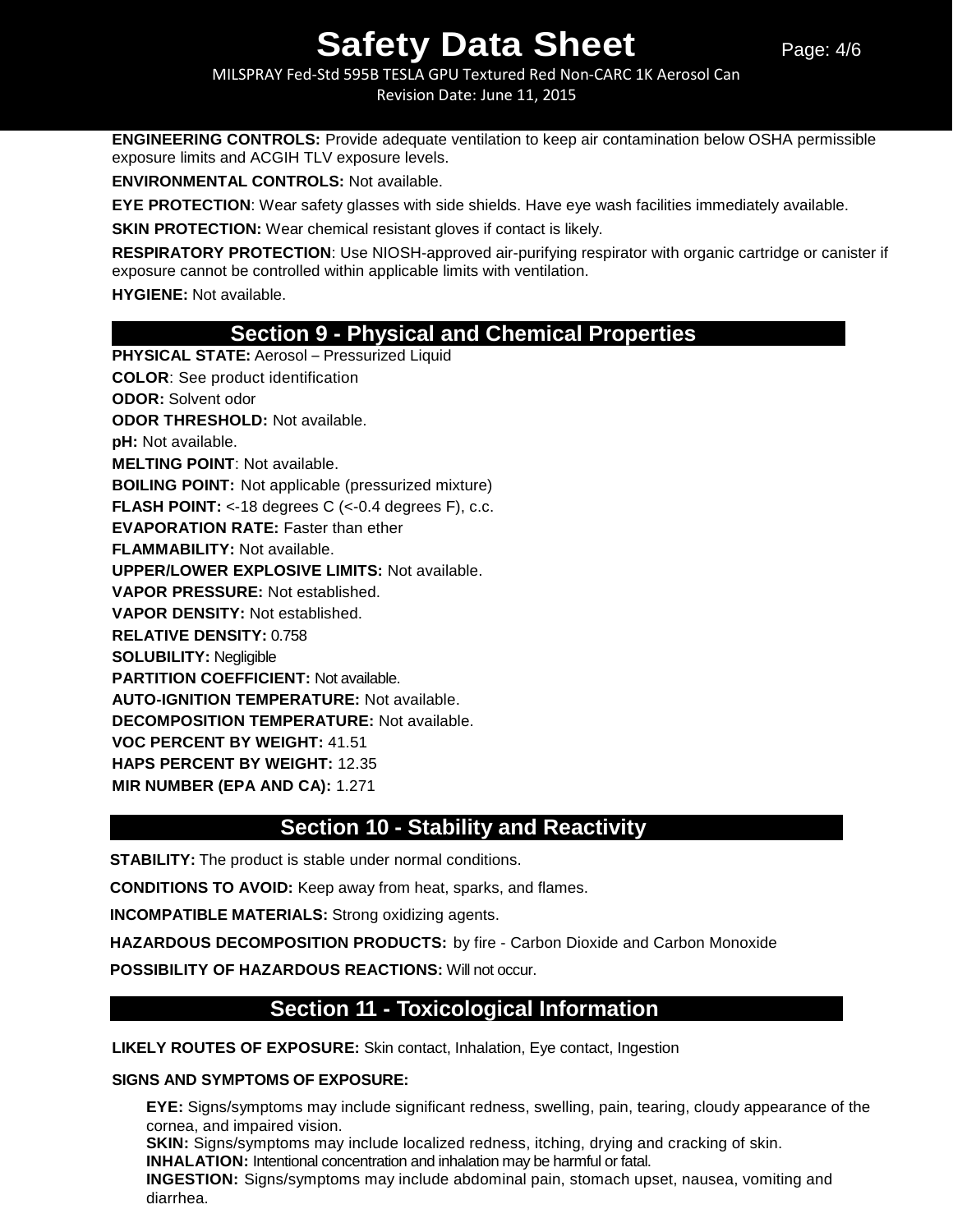MILSPRAY Fed-Std 595B TESLA GPU Textured Red Non-CARC 1K Aerosol Can Revision Date: June 11, 2015

#### **CHRONIC EFFECTS:** Not available

**TARGET ORGANS:** Central nervous system, kidneys, lungs, liver, eyes, skin, brain, respiratory tract, urinary tract, reproductive system, cardiovascular system

**CANCER INFORMATION:** Not available.

**CARCINOGENICITY:** Not available.

**DEVELOPMENTAL INFORMATION:** Not available.

#### **MIXTURE TOXICITY:**

| <b>Product Name</b>            | <b>LD50</b> | LD50          |
|--------------------------------|-------------|---------------|
|                                | <b>ORAL</b> | <b>DERMAL</b> |
| acetone                        | 1000        | 2400          |
| propane                        | 1000        | 1800          |
| xylene                         | 4300        | 2000          |
| n-butane                       | N/E         | N/E           |
| PM acetate                     | 8535        | 5000          |
| * ethylbenzene                 | 3500        | 5000          |
| n-butyl acetate                | 10768       | 17601         |
| ethyl ester                    | 5000        | 4080          |
| * titanium dioxide             | N/E         | N/E           |
| aliphatic petroleum<br>naphtha | N/E         | N/E           |

\*may cause cancer

## **Section 12 - Ecological Information**

#### **ENVIRONMENTAL EFFECTS:** Not available.

## **Section 13 - Disposal Considerations**

Dispose of container and its contents in accordance with federal, state, and local regulations. Do not puncture, incinerate, or place container in trash compactor.

| <b>Section 14 - Transport Information</b> |                         |                         |                         |  |
|-------------------------------------------|-------------------------|-------------------------|-------------------------|--|
|                                           | DOT (Ground)            | IATA (Air)              | IMDG (Water)            |  |
| <b>UN Number</b>                          | UN1950                  | <b>UN1950</b>           | <b>UN1950</b>           |  |
| <b>Transport Hazard Class</b>             | 2.1                     | 2.1                     | 2.1                     |  |
| Packing Group                             | N/A                     | N/A                     | N/A                     |  |
| UN proper shipping name                   | Aerosols                | Aerosols, Flammable     | Aerosols                |  |
| <b>Hazard Label</b>                       | <b>Limited Quantity</b> | <b>Limited Quantity</b> | <b>Limited Quantity</b> |  |

No component of this product is a listed Marine Pollutant.

#### **SPECIAL PRECAUTIONS FOR USER:** Not available.

## **Section 15 - Regulatory Information**

#### **International Chemical Inventory**

All components of this product are listed on or exempt from the following inventories: TSCA (United States), CEPA/DSL (Canada), AICS (Australia), IECSC (China)